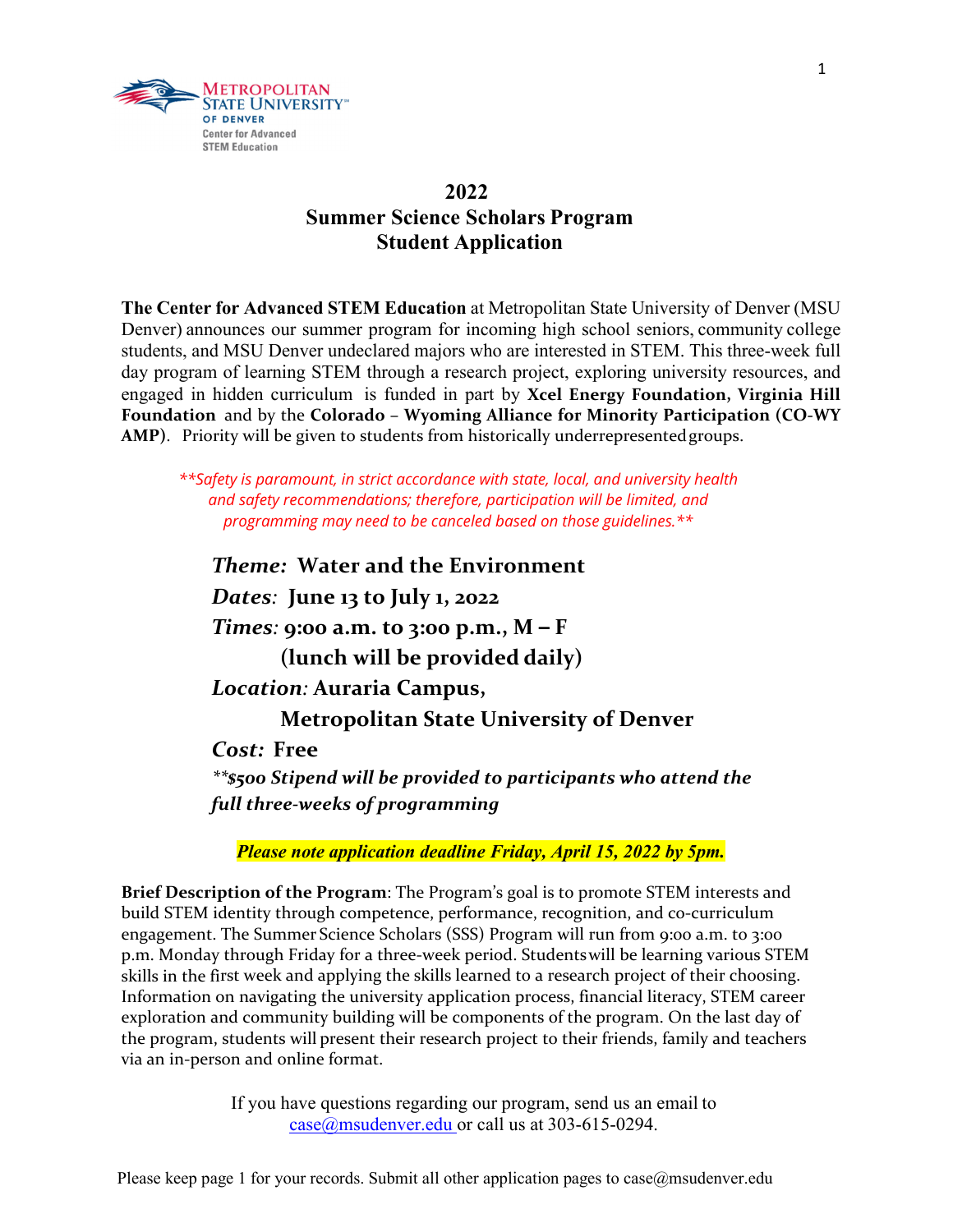# **BEHAVIORAL GUIDELINES**

In order to create a rewarding and successful Summer Science Scholar Program, participant behavioral guidelines must be followed. This contract explains what is expected of participants during the threeweek program.

- a. Participants are expected to follow instructions from instructors and camp counselors.
- b. Participants are always to remain in the classroom or designated area with other students and counselors.
- c. Participants will be responsible for working carefully, safely, and cooperatively with others. In addition, participants will immediately inform the Director/staff/camp counselors of any concerns.
- d. Lunch and snacks will be provided. Participants who bring valuables do so at their own risk (such as jewelry, cell phones). If student does bring a cell phone, they are expected to keep their cell phone on vibrate while at the program. Bringing money or other valuables is strongly discouraged.
- e. Participants will be considerate of speakers, faculty/instructors, facilities, and other students. **Disruptive, inconsiderate, and bullying behavior (including actions and/or language) will not be permitted and the participant will be asked to leave the camp.**
- f. Follow all required health protocols (page 5). Not following health protocols will result in the participant being asked to leave the camp.

# **Disciplinary Procedures**

If the participant is not behaving according to the guidelines, they will be removed from the class and made aware of their behavior. Furthermore, the parent/guardian of minors will be made aware of the situation. If the behavior does not improve, the student will be asked to leave the program and will forfeit the stipend.

**Your signature is your acknowledgement that you understand the rules and are willing to adhere to all the behavioral guidelines.**

| Participant Name:                                      |
|--------------------------------------------------------|
| Participant Signature:                                 |
| Parent/Guardian Name - if participant is a minor:      |
| Parent/Guardian Signature - if participant is a minor: |
|                                                        |

## **Please write or print legibly or complete forms as a fillable PDF**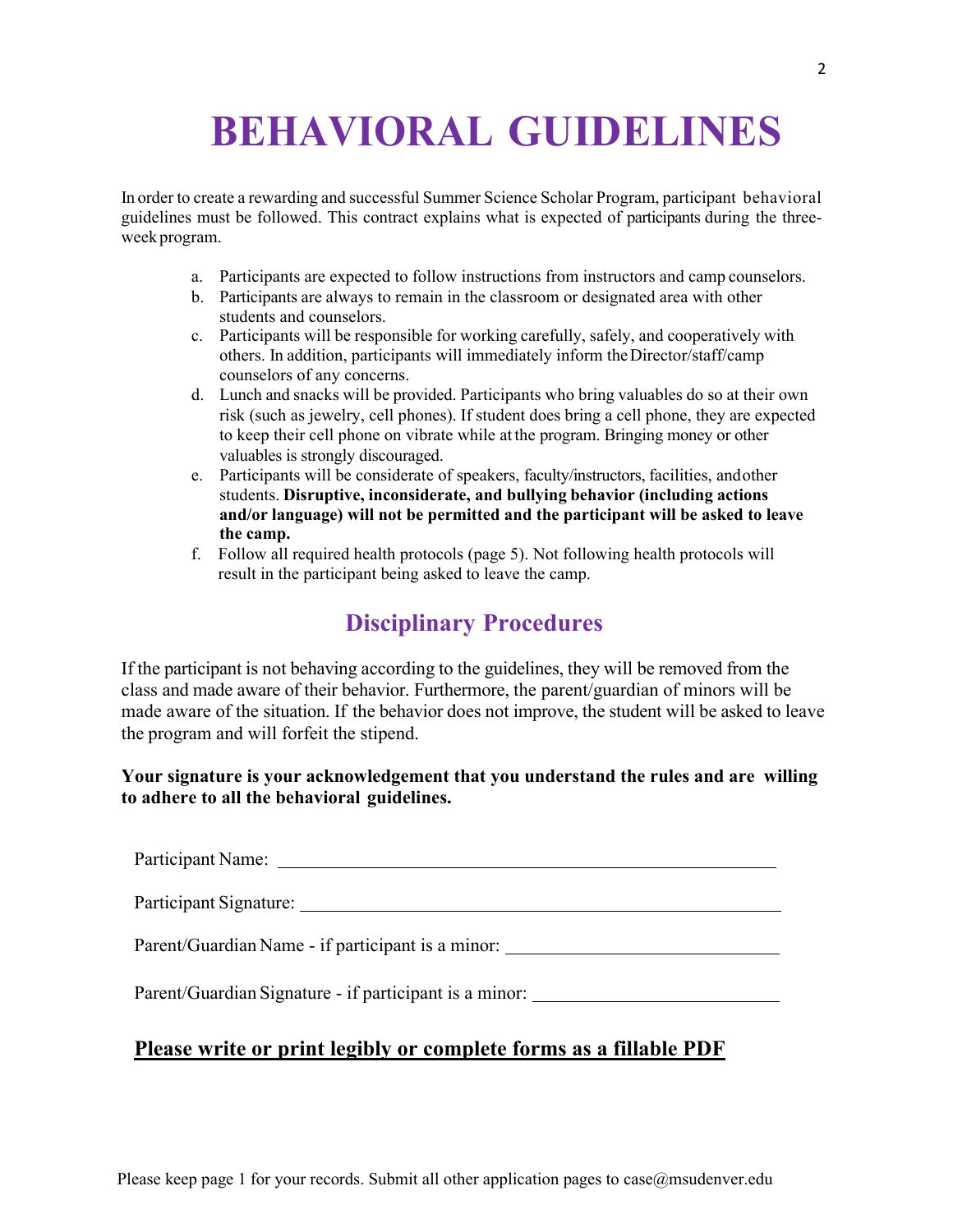# **PARTICIPANT INFORMATION**

| Gender: Female L<br>Male $\Box$<br>Prefer not to answer            |  |  |  |  |  |
|--------------------------------------------------------------------|--|--|--|--|--|
|                                                                    |  |  |  |  |  |
| Grade or number of college credits completed by Spring 2022:       |  |  |  |  |  |
| Please <b>check</b> one of the following:                          |  |  |  |  |  |
| African American   Native American  <br>Alaskan Native             |  |  |  |  |  |
| Hispanic  <br>Asian $\ $<br>White<br>Multi-Racial                  |  |  |  |  |  |
| Other:                                                             |  |  |  |  |  |
| Prefer not to answer                                               |  |  |  |  |  |
|                                                                    |  |  |  |  |  |
|                                                                    |  |  |  |  |  |
|                                                                    |  |  |  |  |  |
| Student's GPA: ______________                                      |  |  |  |  |  |
|                                                                    |  |  |  |  |  |
|                                                                    |  |  |  |  |  |
|                                                                    |  |  |  |  |  |
|                                                                    |  |  |  |  |  |
| Participants who are minors - please complete:                     |  |  |  |  |  |
| Parent/Guardian:<br><u> 1989 - Johann Stein, marwolaethau a bh</u> |  |  |  |  |  |
|                                                                    |  |  |  |  |  |
| Primary Number: (c)<br>(h)<br>(w)                                  |  |  |  |  |  |
| Secondary Number: (c)   <br>(h)<br>(w)                             |  |  |  |  |  |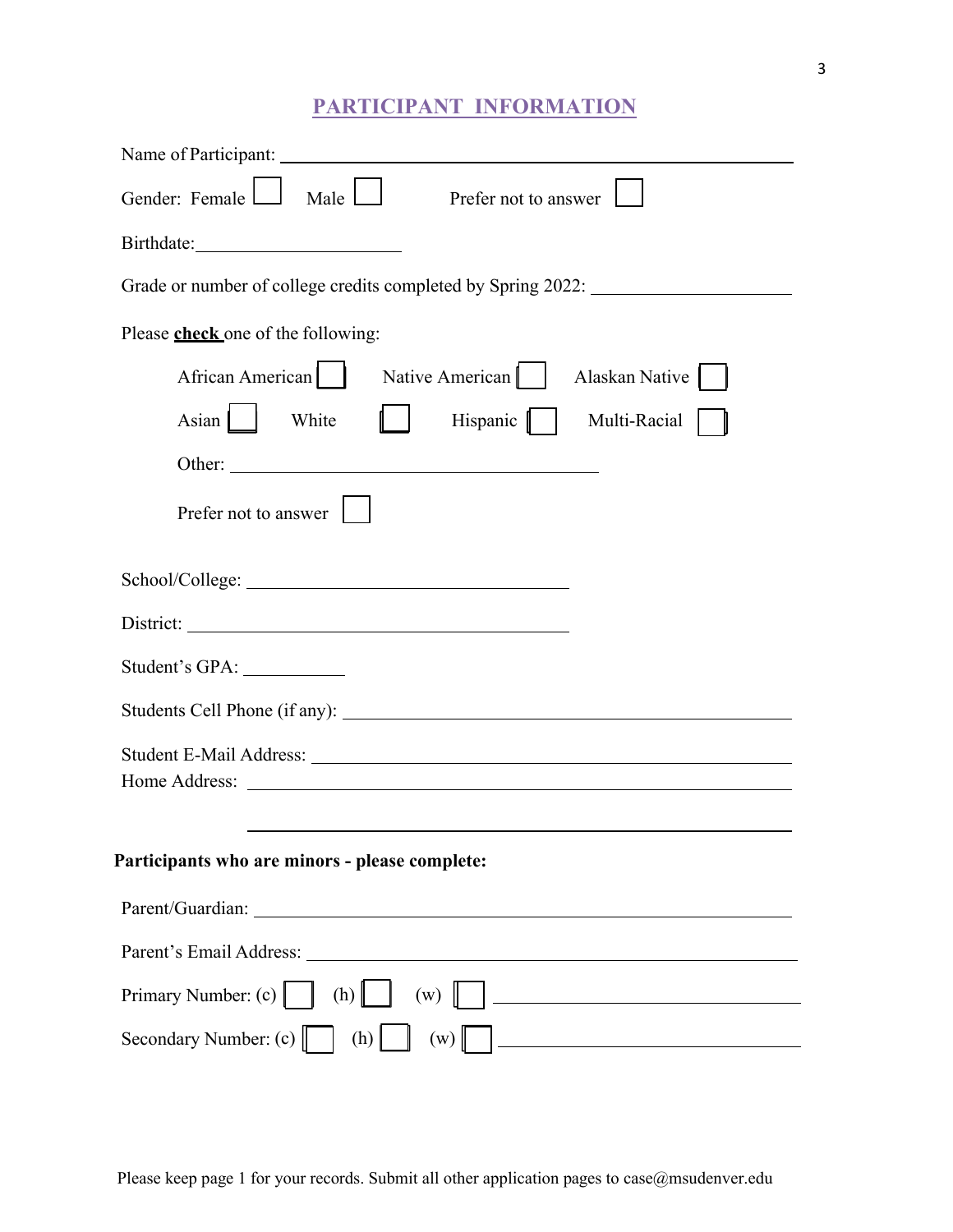## *EMERERGENCY CONTACT (REQUIRED)*

| Name: $\qquad \qquad$                                                                                                       |  |  |  |  |
|-----------------------------------------------------------------------------------------------------------------------------|--|--|--|--|
| Primary Number: (c) $\begin{bmatrix} \end{bmatrix}$ (w) $\begin{bmatrix} \end{bmatrix}$ (h) $\begin{bmatrix} \end{bmatrix}$ |  |  |  |  |
| Permission to be released on their own at the end of the day/program:<br>$Y \mid \mid N \mid$                               |  |  |  |  |
| Person(s) to whom a minor student may be released if different from the listed<br>parent/Guardian:                          |  |  |  |  |
| (2)                                                                                                                         |  |  |  |  |
| SCHOLAR STATEMENT                                                                                                           |  |  |  |  |

Please include a short paragraph on why you would like to participate in the SSS program: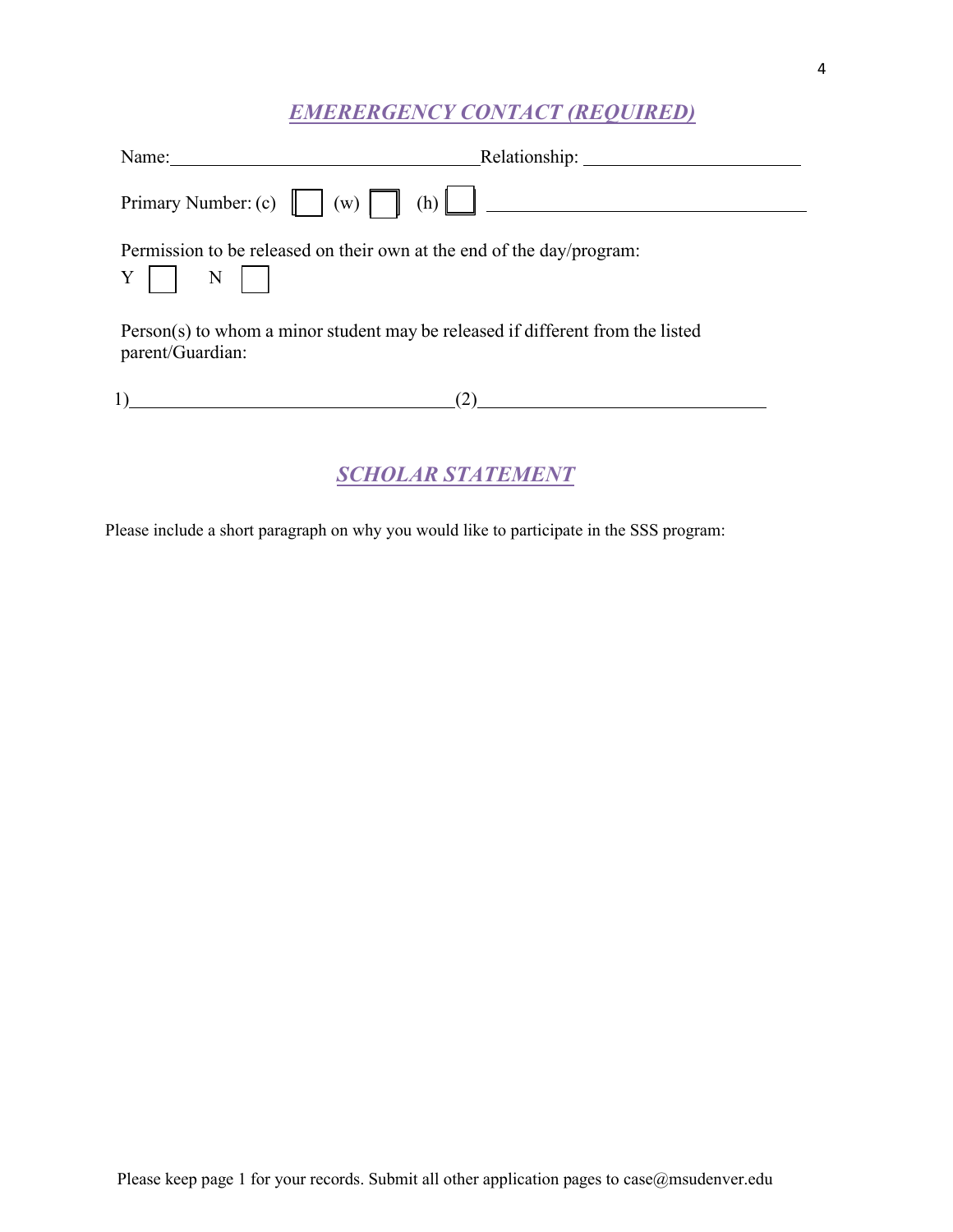## **COVID 19 Health Protocols and Self-Assessment Agreement**

#### **You Agree to Follow the Health COVID 19 Protocols:**

These protocols are to protect the health and safety of all persons on the Metropolitan State University of Denver campus.

- Perform a health assessment daily before coming to campus (see below).
- Wear a mask **if required** on campus when in the presence of others (Bandanas and buffs are not acceptable face coverings).
- Wash your hands frequently or use hand sanitizer on the way in and out of buildings.
- Maintain physical distancing of at least six feet **if required**.
- Comply with occupancy limits posted on elevators; maintain physical distancing if using the stairs **if required**.

#### **You Agree to the Following Required Daily Health Assessment:**

Each member of the campus community is required to perform this self-assessment prior to leaving home. If you are not feeling well or have any of the following symptoms, please do not come to campus.

#### **Do you have any of the following symptoms?** Yes or No

- Fever or elevated body temperature (100.4 or higher)
- New cough
- Shortness of breath or difficulty breathing
- Runny nose
- Headache
- Sore throat
- Muscle pain/body aches
- Nausea/vomiting/diarrhea
- Loss of taste or smell
- Chills and/or repeated shaking with chills
- Have you had direct contact with a person with Covid-19 in the past 14 days?
- In the last two weeks, have you worked or volunteered at a health care facility?
- Were you diagnosed with a positive case of Covid-19 in the past 30 days?

By your signature, you agree to each statement above and release Metropolitan State University of Denver from any and all liability for unintentional exposure or harm due to COVID-19.

Signature of Participant Date

Parent or Guardian Signature for minor participants Date Date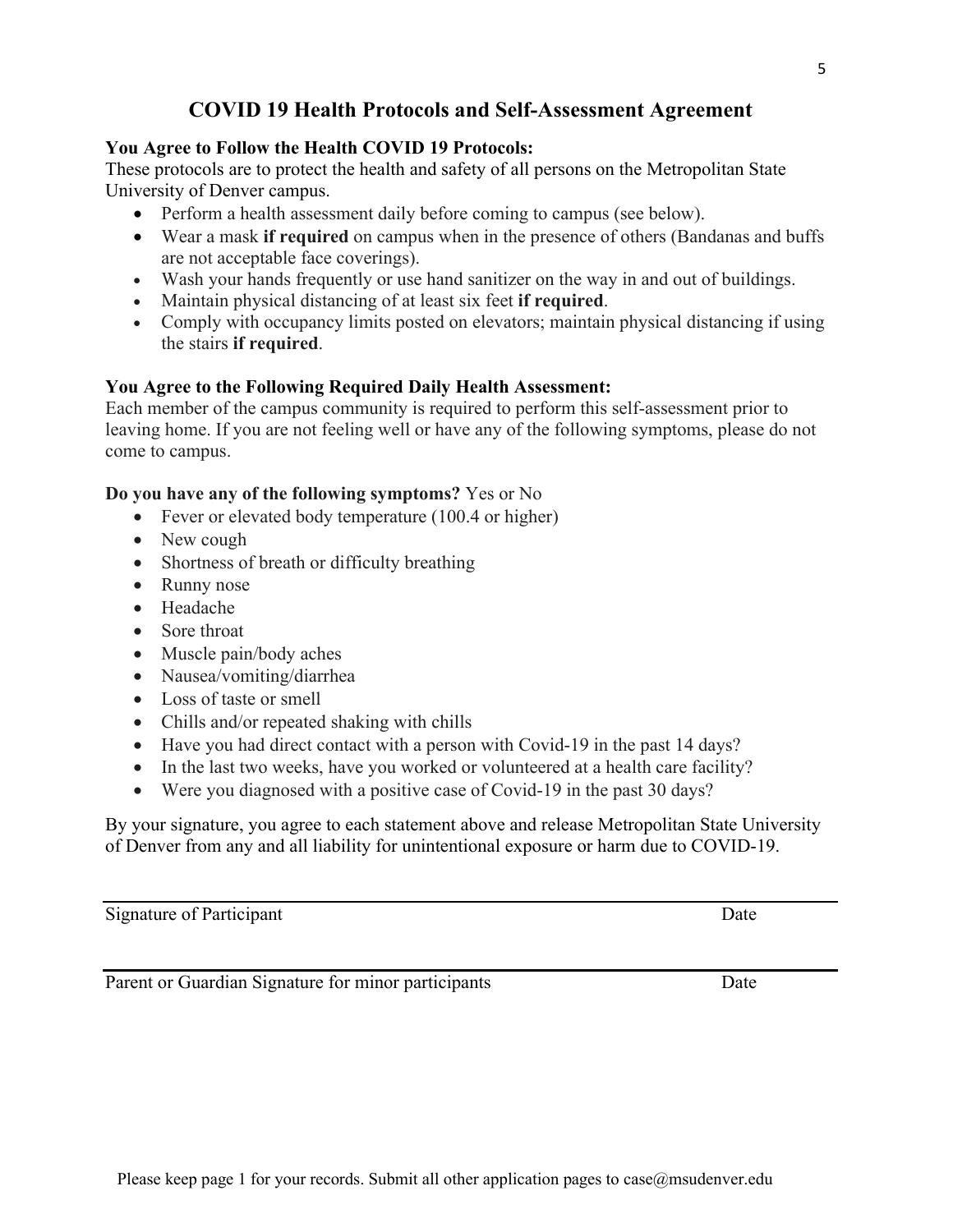## **Statement of Participant's Health**

- A. Are there any known allergies of which we should be advised? If yes, please explain:
- B. Is the participant currently taking any medication or under medical supervision? If yes, please explain:
- C. Is the participant on a special diet? If yes, please explain:
- D. Are there any special needs of which we should be advised that are not covered on this form? If yes, please explain in detail: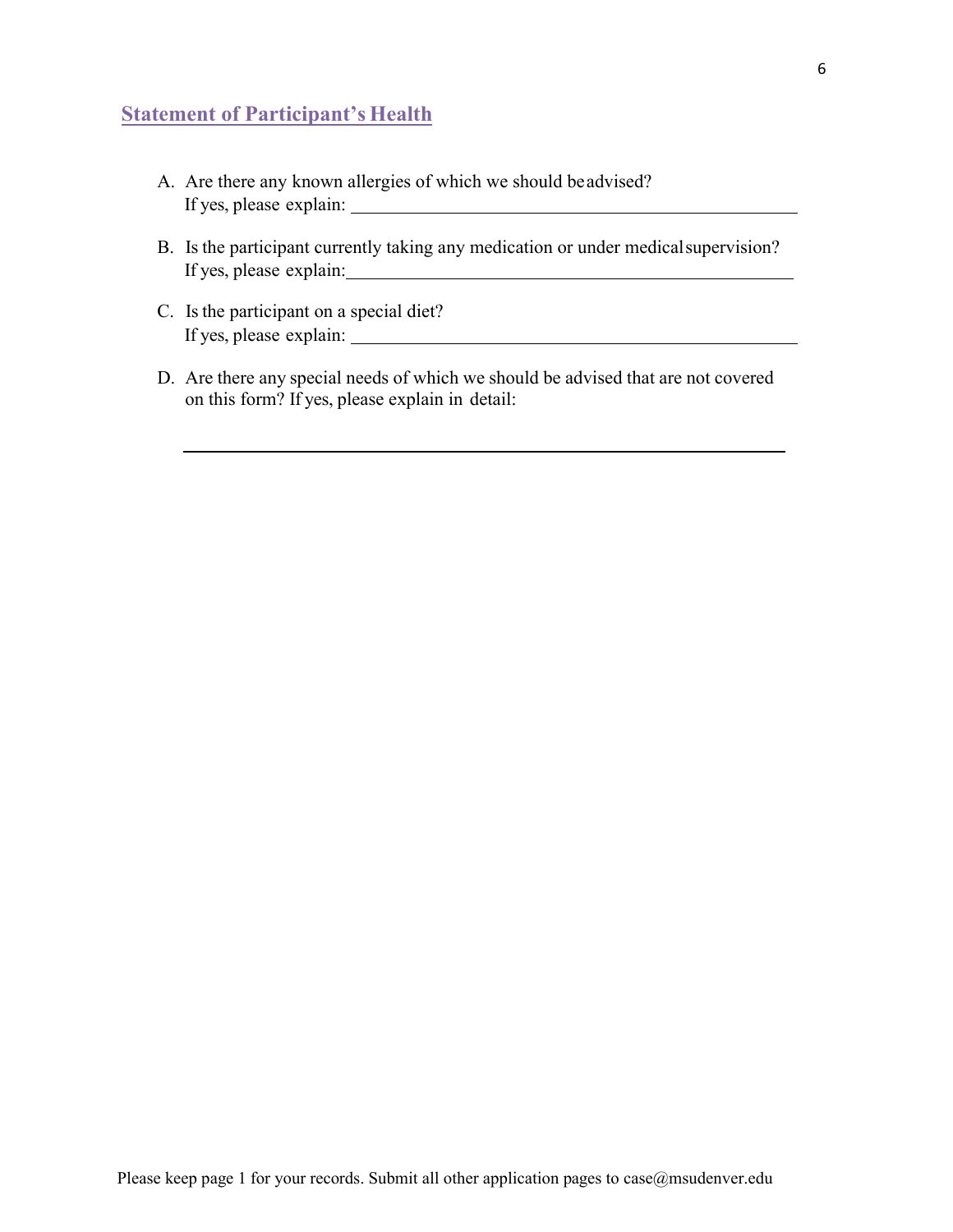#### **Photography Release METROPOLITAN STATE UNIVERSITY OF DENVER College Communications, Center for Advanced STEM Education**

I give my permission for Metropolitan State University of Denver, Center for Advanced STEM Education to use my photograph/image in any official publication of the College, including, but not limited to, multimedia productions such as television, video, the MSU Denver website, etc. and I release all rights to the aforementioned photograph/ image. I also understand that I will not be compensated monetarily for my time or for the use of my image.

| Summer Science Scholars 2022                        | Summer 2022       |
|-----------------------------------------------------|-------------------|
| Project/Event                                       | Date              |
|                                                     |                   |
| Camp Counselors/Instructors                         | <b>MSU</b> Denver |
| Photographer                                        | Location          |
|                                                     |                   |
| Name of Participant                                 |                   |
|                                                     |                   |
| Signature of Participant or Minor's Parent/Guardian | Date              |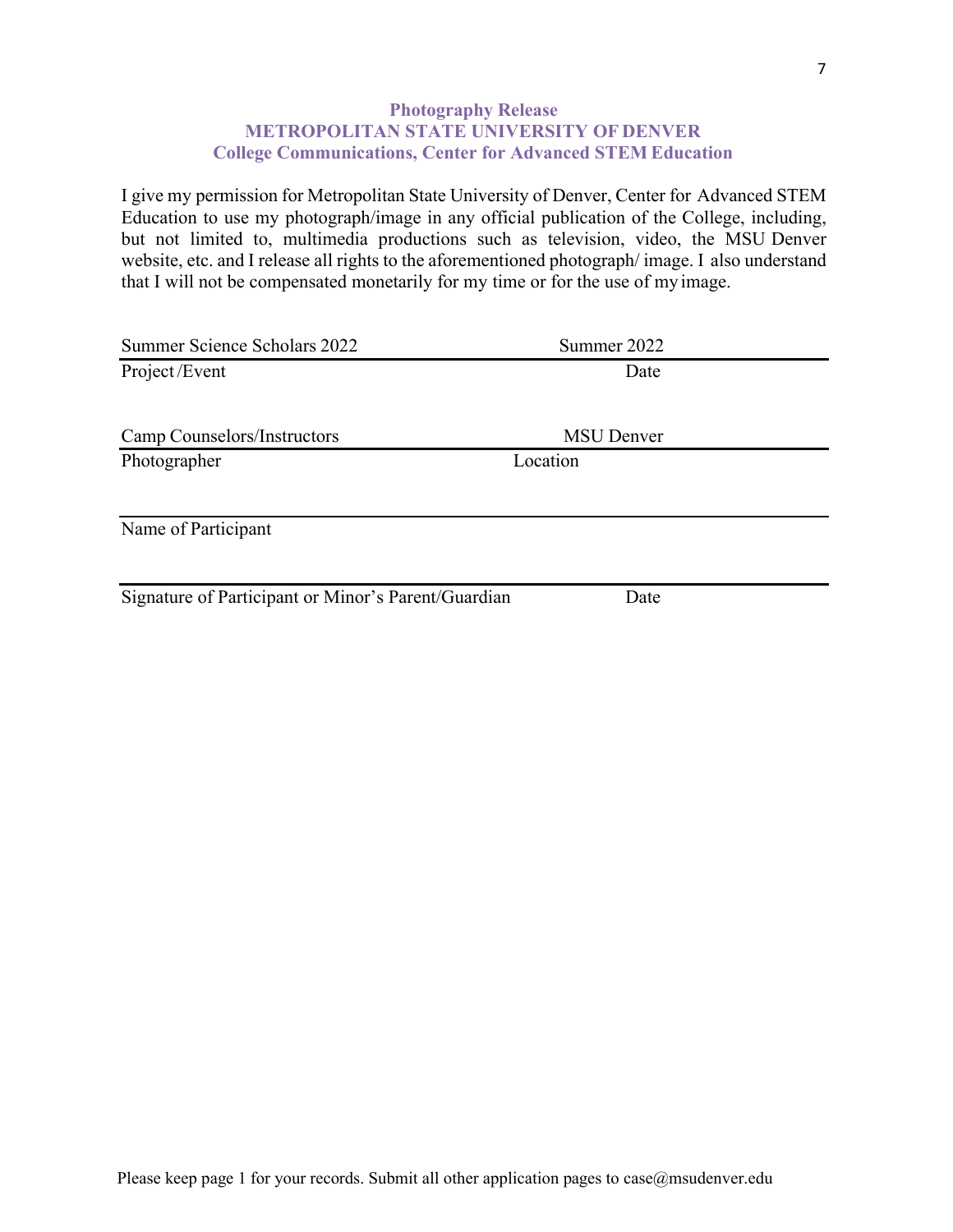#### **Email and Survey Contact Release**

#### **METROPOLITAN STATE UNIVERSITY OF DENVER Center for Advanced STEM Education**

I give my permission for Metropolitan State University of Denver, Center for Advanced STEM Education to contact me with a short *survey* on participants interest in STEM during or after attending Summer Science Scholars Program, or possibly participate in a *focus group* with other students to gather feedback on the program.

I give my permission for Metropolitan State University of Denver, Center for Advanced STEM Education to engage me in participant surveys and/or focus groups during or after attending Summer Science Scholars Program to gather feedback on the program.

Summer Science Scholars Program 2022

Name of Participant

Signature of Participant or Minor's Parent/Guardian Date